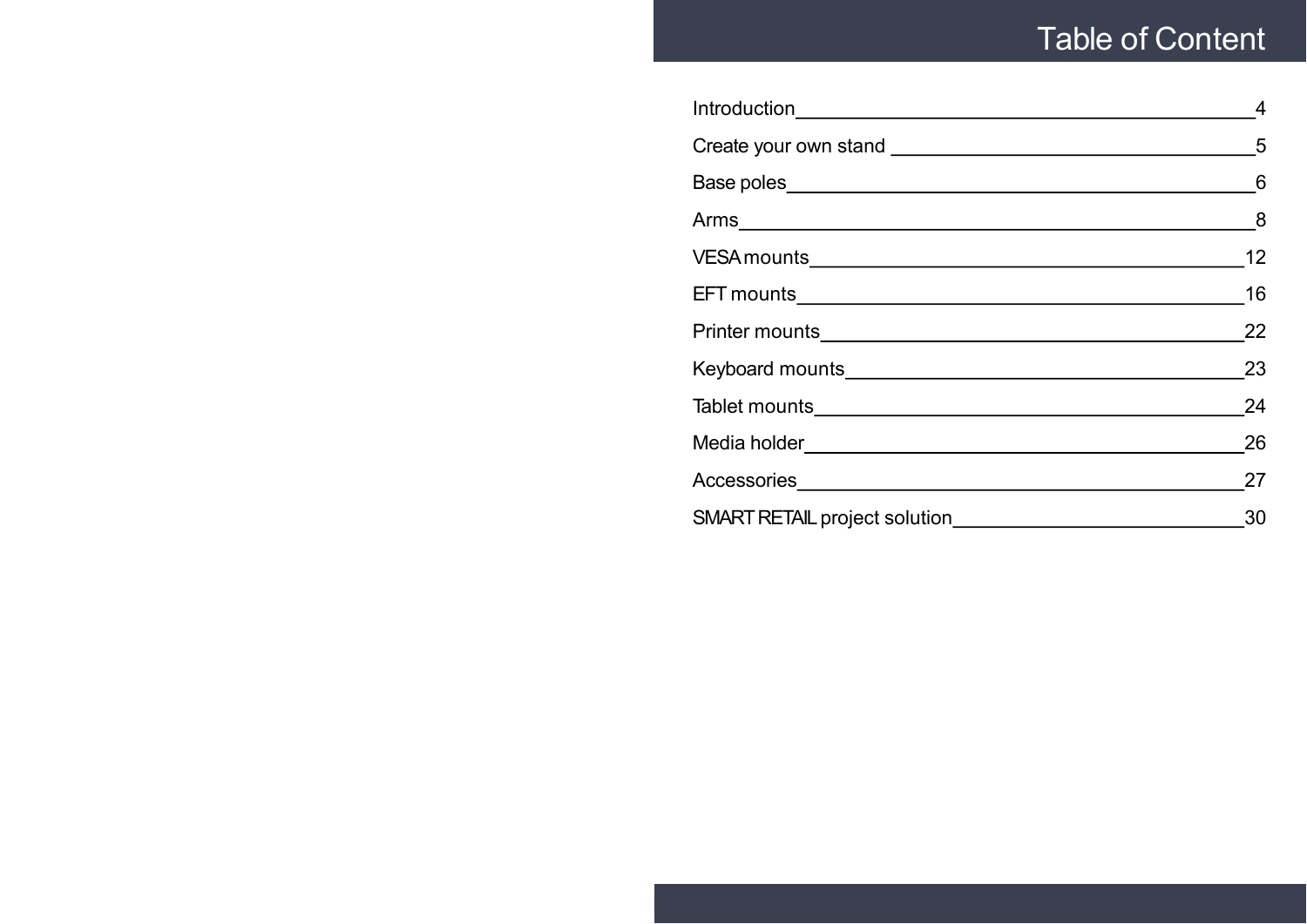# Introduction Create your own stand

With SMART RETAIL Parts we present to our customers the possibility to create the product they need. Especially resellers can keep parts on stock and supply them individually to their clients. This creates a major advantage in flexibility and availability. Select the parts you need to realize your solution.

### Core Parts Series

Our core parts series provides all the essential parts needed to build your Smart retail mounting solution. We provide base poles, arms, VESA-, printer-, scanner-, keyboard-, tablet- and many other holders for all kind of devices. We will be introducing new mounting brackets as standard products on aregularbasis.As aresult of this process the number of supported devices will increase to ensure larger market coverage.



### **Modified Parts Series**

When an essential part from our core series does not fit your requirements, look no further. With the modified part series we open up to full customizability. All parts in this product line can be changed or adjusted to our customer's needs. From additional cutouts to a combination holder for an EFT-Terminal and scanner, we got your ideas covered. In most cases we do not require a minimum order quantity. We want to present our partners and customers with the opportunity to create the product they need.



### Colour

In the POS business the hardware often hast to fit a certain theme. We offer our poles in three different default colors: Jet Black RAL 9005, Graphite Gray RAL 7024 and Light Grey RAL 7035. For bigger quantities it is also possible to provide a custom color. Contact us for further information.



When getting started, you have to decide what kind of base you need for your application. They are available in different heights and diameters. For a set up with multiple mounts please select a B45 base pole. They are designed to carry more devices on a single stand. Or you can choose a38 mm for single mount applications. We recommend to always check the dimensions before ordering.

For monitor mounts add VESA holders to your stand We offer multiple versions that fit on either 38mm or 45mm. Depending on the circumstances you can select the version that is working for you best. If you are not sure which VESA holder you need, we are happy to help.

In the third step you can select arms to extend the range of your stand. They provide you the option to mout 38mm attachments, as always different versions are avalible. Please remember to check the compatibility between the armand attachments you want to use.



After adding arms and VESA you can now round up the solution by adding more mounting brackets. Printer-, keyboard-, cash terminal- and scanner holders are only a few to name.

After successfully completing your stand creation you can simple send us the item numbers together with the colour of your choice. If you are intrested in a project based solution please take a look at page 30 of this catalogue.



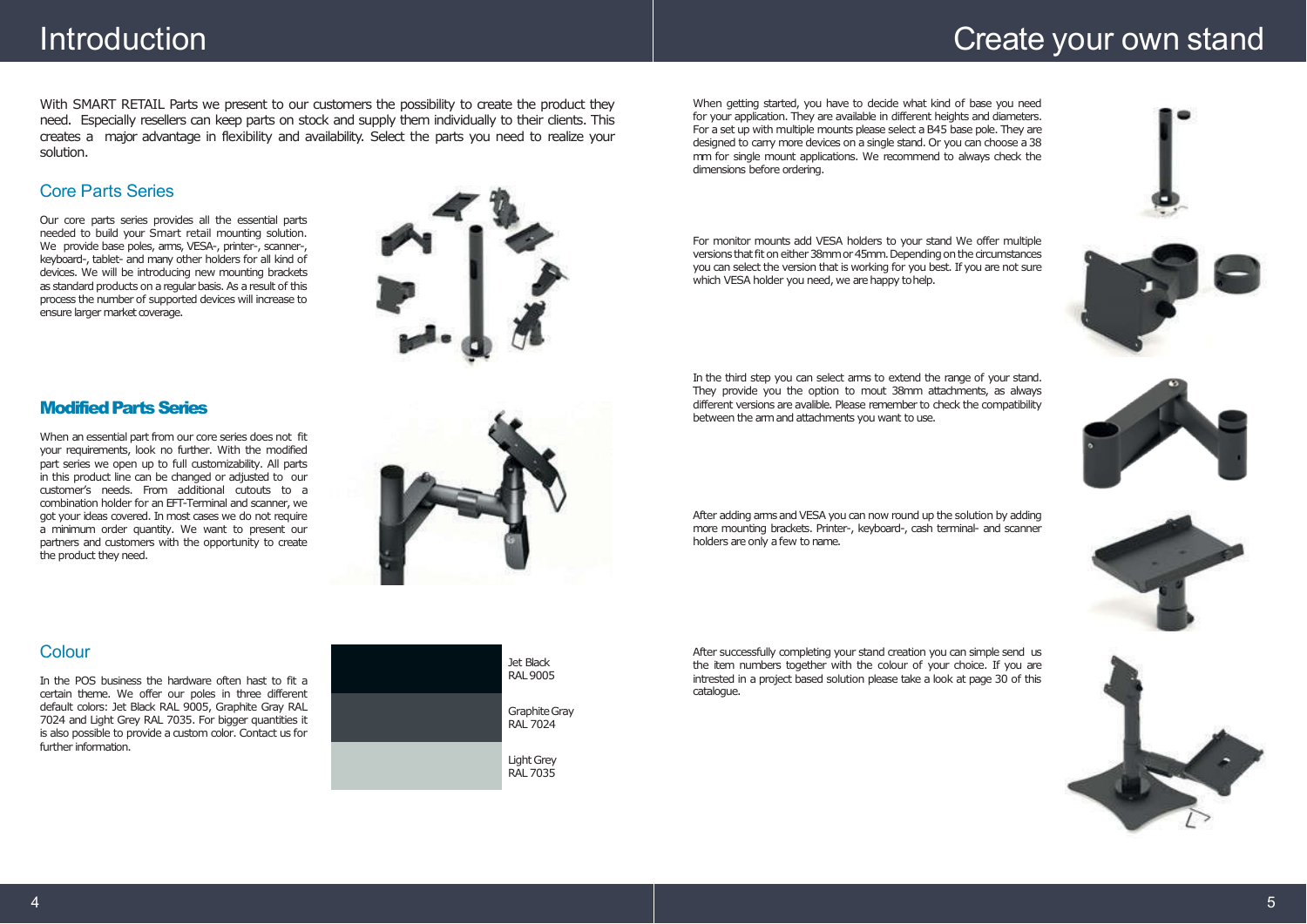

B45 with 38mm attachments. Height adjustable, movable or fixed. Ind. 200mm cable holder and support ring.

**整** 45mm base to regular 38mm



38mm attachments. Height adjustable, movable or fixed. Ind.: 200mm cable holder and support ring.

 $\triangleright$ 

畫 45mm base to notch 38mm

RAL 9005, 7024 and7035

8 9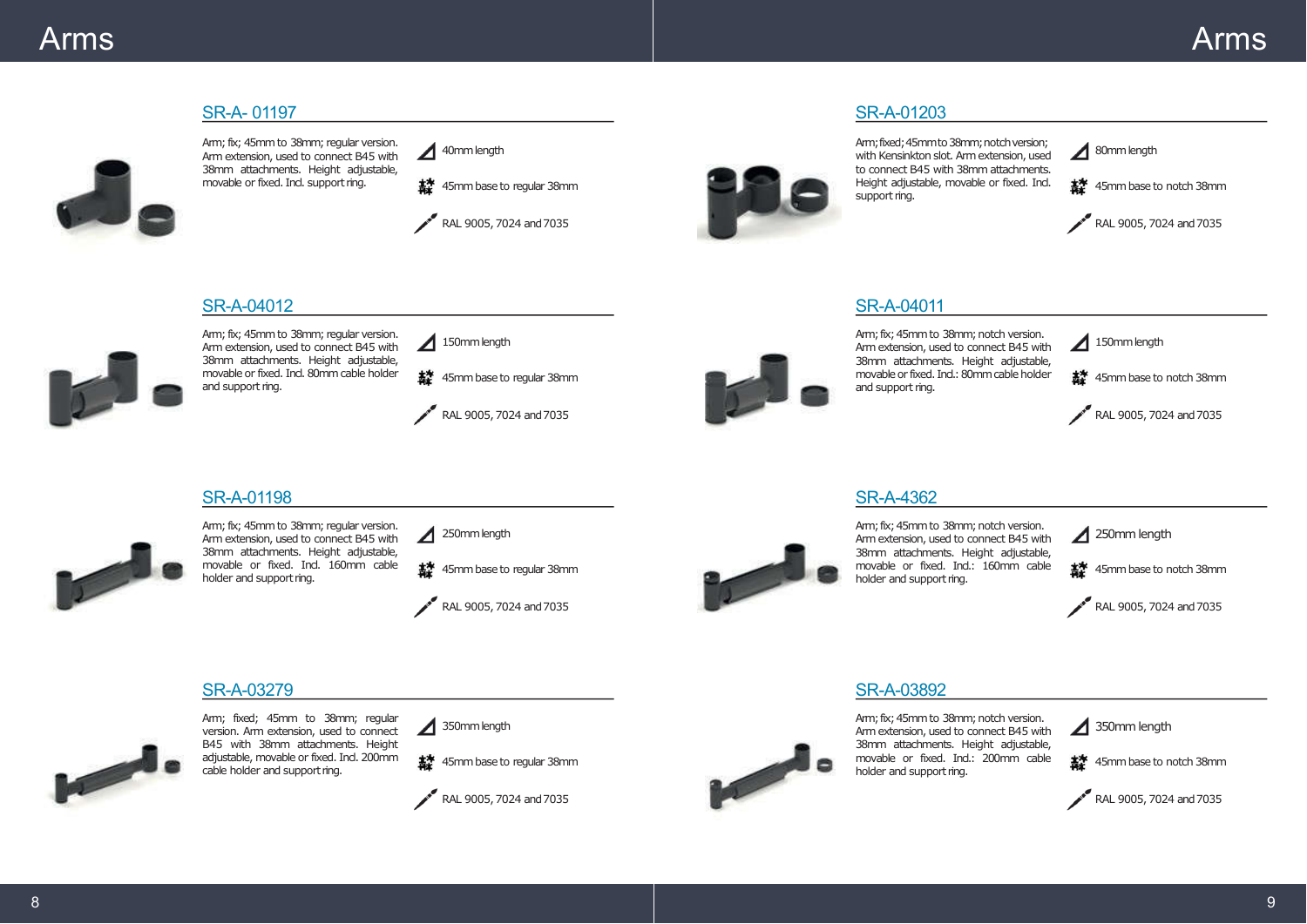

### PP-AFP-04470-XXXX



Arm; fix; 45mm to 38mm; pin version. Arm extension, used to connect B45 with pin attachments. Height adjustable, movable or fixed. Ind.: 200mm cable holder and support ring.

 $350$ mm length

**整** 45mm base to pin attachments





Arm; tiltable; 45mm to 38mm; pin version. Arm extension, used to connect B45 with pin attachments. Height adjustable, movable or fixed. Ind.: cable holder and support ring.

PP-ATP-04525-XXXX

 $2x 180$ mm length

畫 45mm base to pin attachments

RAL 9005, 7024 and7035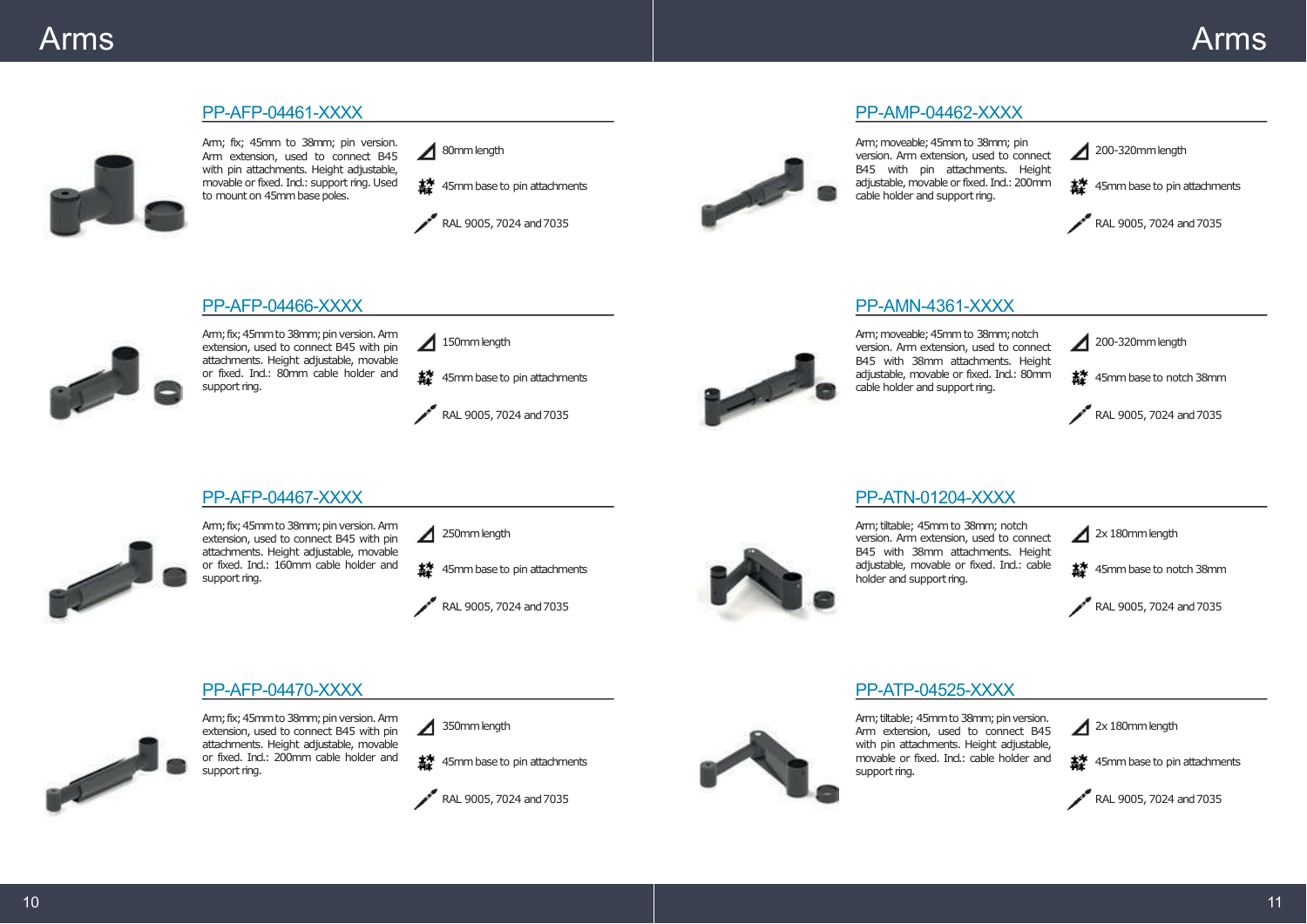# VESA mounts

# VESAmounts

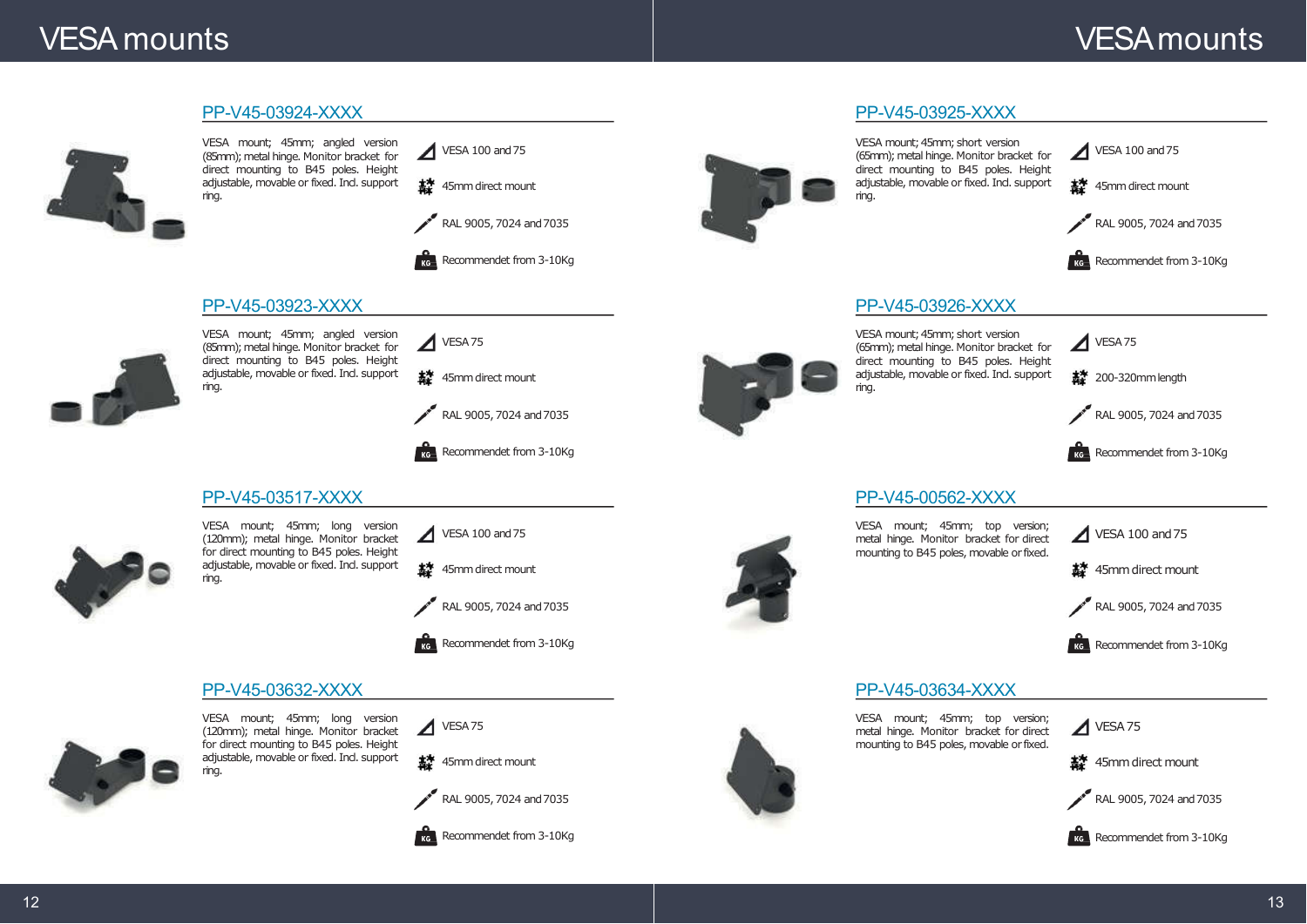# VESA mounts

# VESAmounts

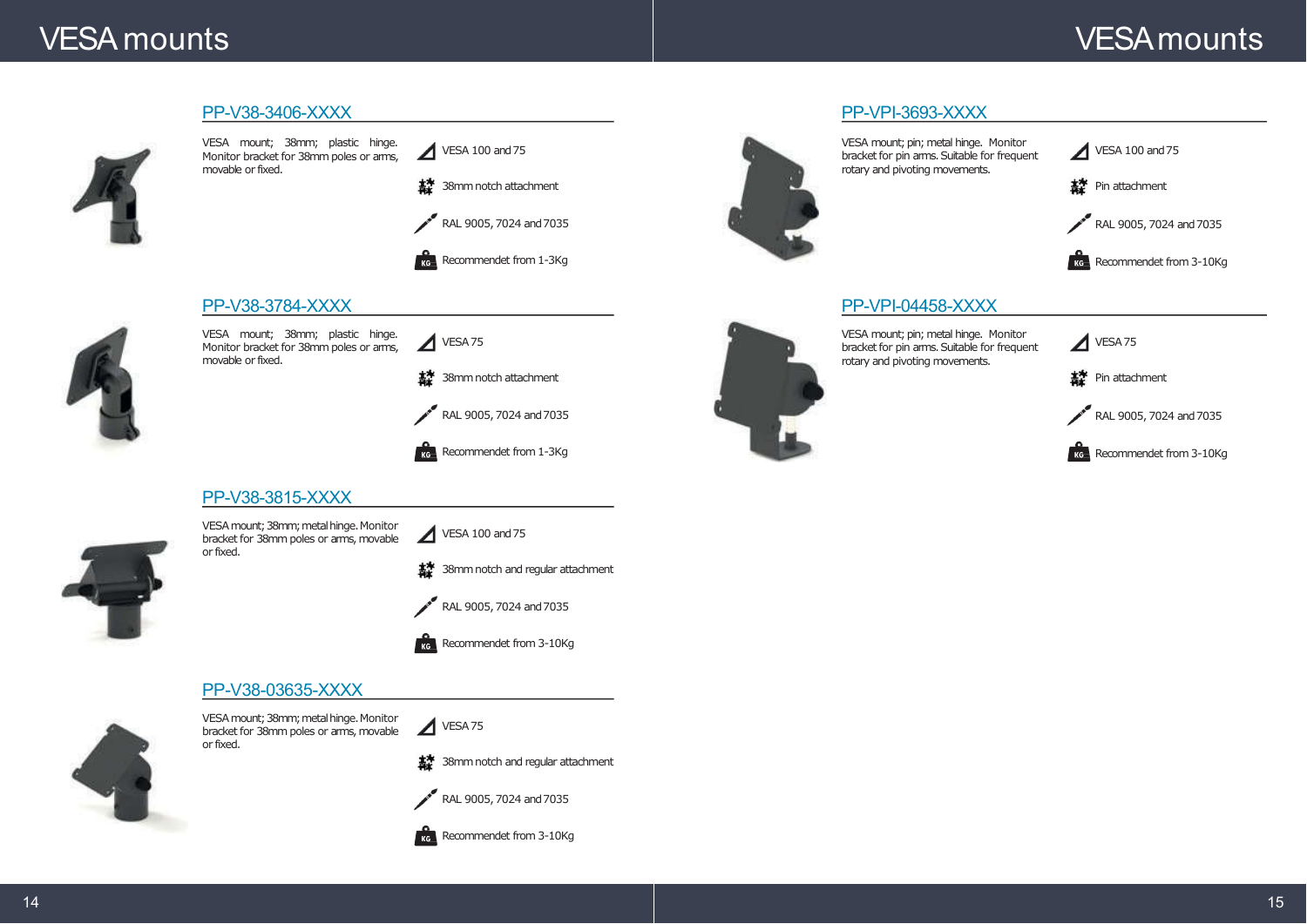## EFT mounts

# **EFT** mounts



#### PP-PPH-00126-XXXX

Pin pad holder; plastic hinge. Eco version with metal retaining plate. Can be restricted in the rotation thanks to the angle stop.



52 38mm notch attachments

RAL 9005, 7024 and 7035



#### PP-PPH-00239-XXXX

Pin pad holder; plastic hinge. Eco version with metal retaining plate. Can be restricted in the rotation thanks to the angle stop.

Verifone VX805C

38mm notch attachment



#### PP-PPH-00258-XXXX



Pin pad holder; plastic hinge. Eco version with metal retaining plate. Can be restricted in the rotation thanks to the angle stop.

Ingenico ICT220/250

整 38mm notch attachment

RAL 9005, 7024 and 7035



PP-PPH-00153-XXXX

Pin pad holder; plastic hinge. Eco version with metal retaining plate. Can be restricted in the rotation thanks to the angle stop.

Ingenico IPP220

5. 38mm notch attachments

RAL 9005, 7024 and7035





VESA mount; 45mm; top version; metal hinge. Monitor bracket for direct mounting to B45 poles, movable or fixed.



52 38mm notch attachments



### PP-PPH-00229-XXXX



VESA mount; 45mm; top version; metal hinge. Monitor bracket for direct mounting to B45 poles, movable or fixed.

First Data FD100GT

**整** 38mm notch attachments





### PP-PPH-00278-XXXX

PP-PPH-00275-XXXX

Pin pad holder; plastic hinge. Eco version with metal retaining plate. Can be restricted in the rotation thanks to the angle stop. Ind. screw for mounting.

Pin pad holder; plastic hinge. Eco version with metal retaining plate. Can be restricted in the rotation thanks to the angle stop.

Ingenico ML30



RAL 9005, 7024 and 7035

RAL 9005, 7024 and 7035

38mm notch attachment

Yomani XR



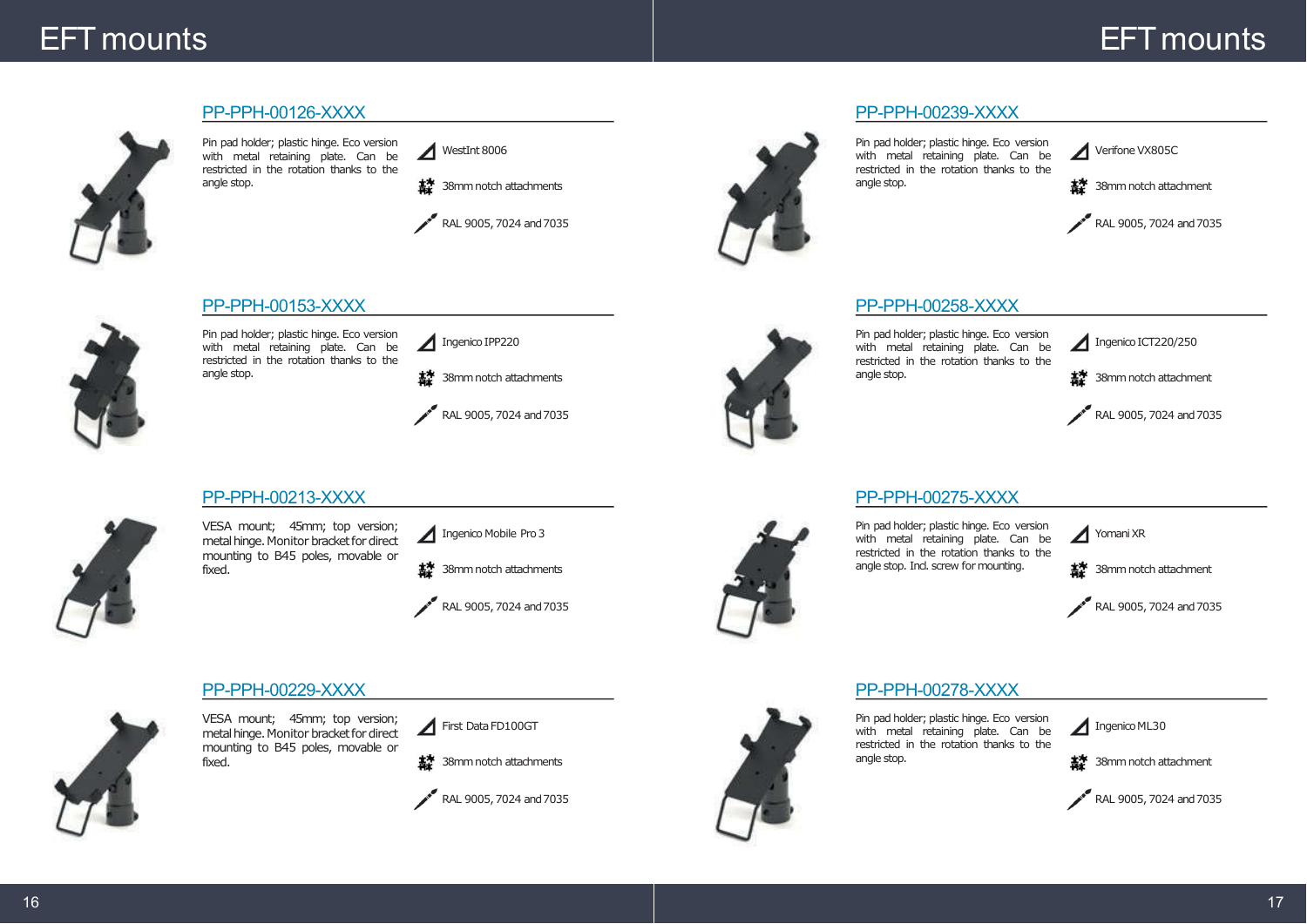# EFT mounts

# **EFT** mounts



### PP-PPH-00281-XXXX

Pin pad holder; plastic hinge. Eco version with metal retaining plate. Can be restricted in the rotation thanks to the angle stop.



38mm notch attachment

RAL 9005, 7024 and 7035



#### PP-PPH-01322-XXXX

Pin pad holder; plastic hinge. Eco version with metal retaining plate. Can be restricted in the rotation thanks to the angle stop.

Ingenico iWL220

38mm notch attachment



### PP-PPH-01326-XXXX



Pin pad holder; plastic hinge. Eco version with metal retaining plate. Can be restricted in the rotation thanks to the angle stop.

Verifone VX1000SE

5. 38mm notch attachment

RAL 9005, 7024 and 7035

### PP-PPH-01772-XXXX



angle stop. Ind. screws for mounting.

Verifone VX825

甚至 38mm notch attachment

RAL 9005, 7024 and 7035



### PP-PPH-00660-XXXX

PP-PPH-00558-XXXX

angle stop.

Pin pad holder; plastic hinge. Eco version with metal retaining plate. Can be restricted in the rotation thanks to the

Pin pad holder; plastic hinge. Eco version with metal retaining plate. Can be restricted in the rotation thanks to the angle stop.

Verifone VX520

5. 38mm notch attachments

RAL 9005, 7024 and7035

38mm notch attachments

RAL 9005, 7024 and 7035



# PP-PPH-02027-XXXX

Pin pad holder; plastic hinge. Eco version with metal retaining plate. Can be restricted in the rotation thanks to the angle stop.

Ingenico IPP480



RAL 9005, 7024 and 7035



### PP-PPH-01013-XXXX

Pin pad holder; plastic hinge. Eco version with metal retaining plate. Can be restricted in the rotation thanks to the angle stop.

Verifone VX805





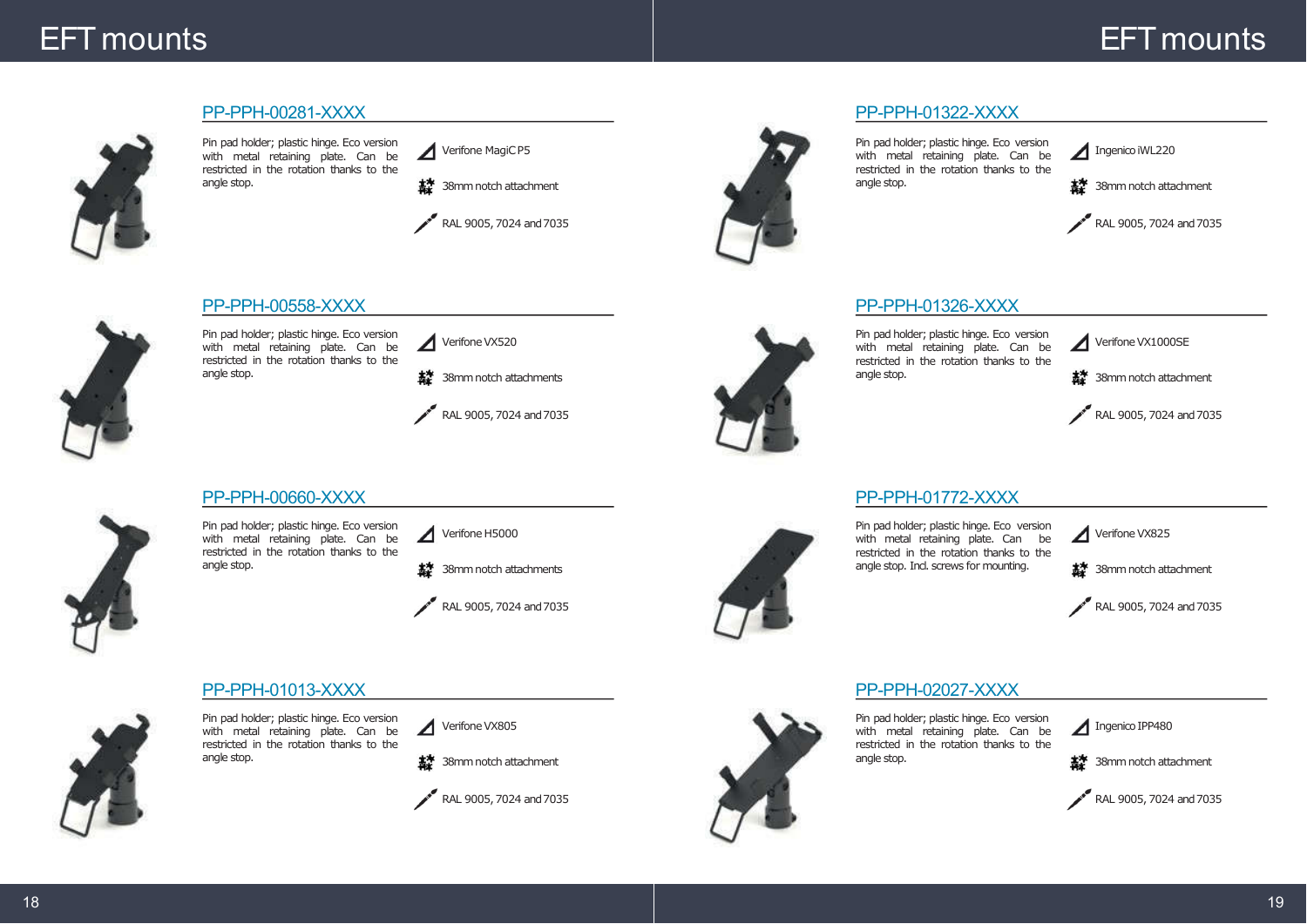# EFT mounts

# **EFT** mounts



#### PP-PPH-03426-XXXX

Pin pad holder; plastic hinge. Eco version with metal retaining plate. Can be restricted in the rotation thanks to the angle stop.



**整** 38mm notch attachment

RAL 9005, 7024 and 7035

#### PP-PPH-3373-XXXX



Pin pad holder; plastic hinge. Eco version with metal retaining plate. Can be restricted in the rotation thanks to the angle stop.

Verifone VX820

5. 38mm notch attachments

RAL 9005, 7024 and7035

#### PP-PPH-04409-XXXX



Pin pad holder; plastic hinge. Eco version with metal retaining plate. Can be restricted in the rotation thanks to the angle stop.

CCV BaseNext

**整**38mm notch attachments

RAL 9005, 7024 and 7035

#### PP-PPH-03476-XXXX

Signature pad holder; plastic hinge. Eco version with metal retaining plate. Can be restricted in the rotation thanks to the angle stop. Incl. screws for mounting.

Signotec Colour Pad Omega







#### PP-PPH-04325-XXXX

Pin pad holder; plastic hinge. Eco version with metal retaining plate. Can be restricted in the rotation thanks to the angle stop.



38mm notch attachment



### PP-PPH-02098-XXXX



Pin pad holder; plastic hinge. Eco version with metal retaining plate. Can be restricted in the rotation thanks to the angle stop.

CASTLES VEGA3000

整 38mm notch attachment

RAL 9005, 7024 and 7035

#### PP-PPH-00559-XXXX



Pin pad holder; plastic hinge. Eco version with metal retaining plate. Can be restricted in the rotation thanks to the angle stop.

Verifone VX675

38mm notch attachment



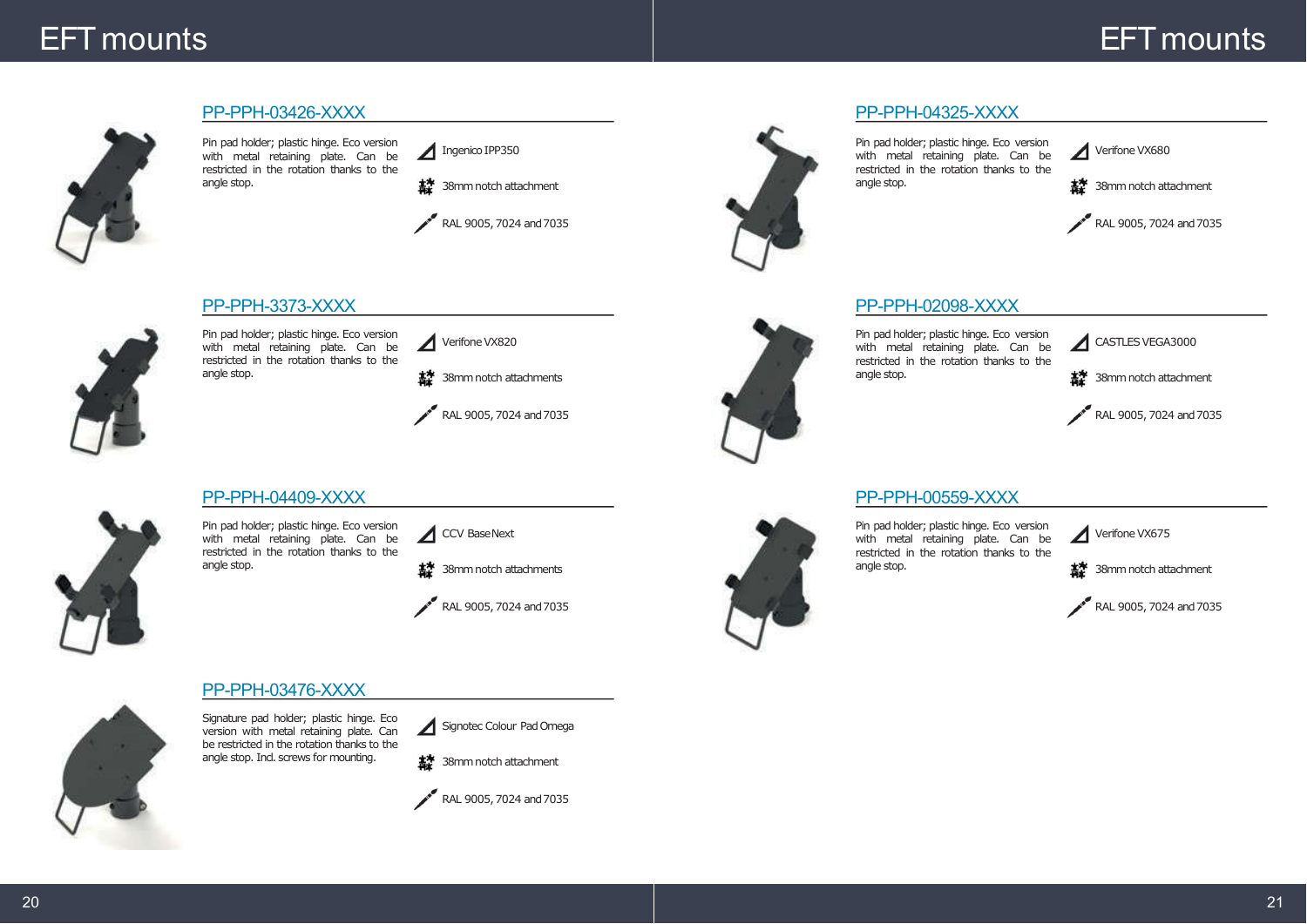## Printer mounts

# Keyboard mounts



PP-PH-00183-XXXX

Printer holder; fix angle. Core series mount for printers like EPSON TM-T88V or BIXOLON SRP-350III. Tilted by 20° to ensure better access for the user. With fixing screws to hold the device in place. Mountable on B38 stands orarms.

Printer with 150x180mmfootprint

52 38mm notch and regular attachment

RAL 9005, 7024 and 7035



Keyboard holder; plastic hinge; for PC keyboards. Mount for standard pc keyboards. Adjustable angle thanks to plastic joint. Fixation via velcro possible. Incl. 2x velcro fastener.

for 400x150mm footprint

塞尔 38mm notch attachment

RAL 9005, 7024 and 7035

### PP-KH-04005-XXXX

PP-KH-3626-XXXX



Keyboard holder; metal hinge; for POS keyboards. mount for POS keyboards. Adjustable angle with pin connection for frequent movement. Fixation via velcro possible. Ind. 2x velcro fastener.

for 290x192mmfootprint

**整** Pin attachments





Printer holder; fix angle. Core series mount for printers with slightly wider footprint. Tilted by 20° to ensure better access for the user. With fixing screws to hold the device in place. Mountable on B38 stands or arms.

Printer with 160x177mmfootprint

**整** 38mm notch and regular attachment

RAL 9005, 7024 and 7035



Printer holder; fix angle. Core series mount for EPSON TM-T70II. Tilted by 20° to ensure better access for the user. With bracket to hold the device in place. Mountable on B38 stands orarms.

For EPSON TM-T70II

 $\mathbf{B}^*$  38mm notch and regular attachment



### PP-PH-01880-XXXX

Printer holder; fix angle. Core series mount for SEIKO RP-D10. Tilted by 20° to ensure better access for the user. With bracket to hold the device in place. Mountable on B38 stands orarms.

For SEIKORP-D10

52 38mm notch and regular attachment





22 день и процесс в союз в союз в союз в союз в союз в союз в союз в союз в союз в союз в союз в союз в союз в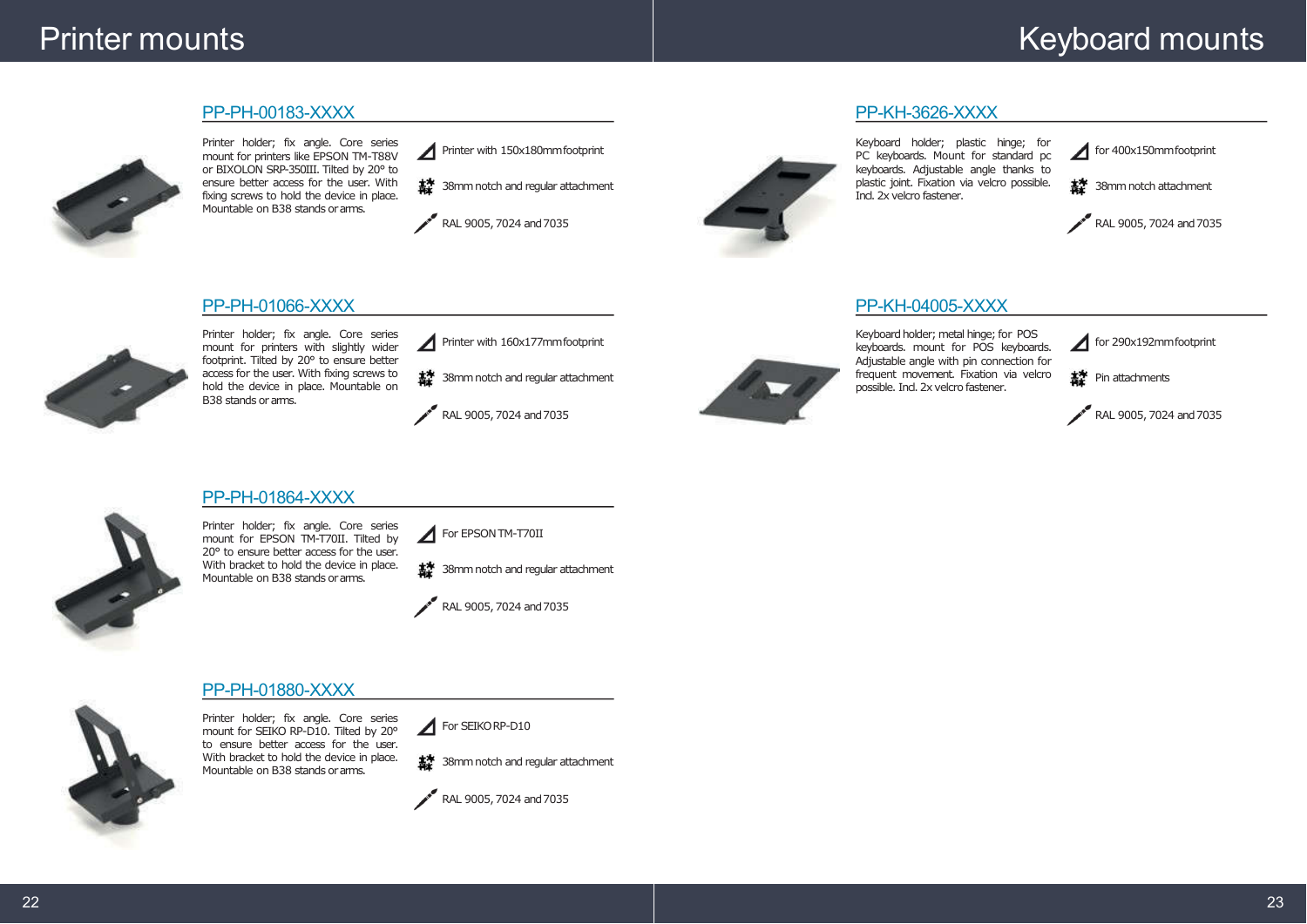# Tablet mounts

# Tablet mounts



#### PPP-TH-00359-XXXX

Tablet holder; plastic hinge. Four sided universal tablet mount for thin consumer devices. Adjustable with screws to hold tables in place. Angle is tiltable by 180 ° for use on both sides.

W: 170-270mm, H: 135-230mm

**基** 38mm notch attachment

RAL 9005, 7024 and 7035



### PP-TH-04427-XXXX

Tablet holder; plastic hinge. Custom mount for defined tablet. Angle is tiltable by 180 ° for use on both sides. Compatible with all display sizes available for the device.

BOWA Modulino

52 38mm notch attachment

RAL 9005, 7024 and 7035



Tablet holder; plastic hinge. Two sided universal tablet mount for thin consumer

devices. Adjustable with screws to hold tables in place. Angle is tiltable by 180 °

PP-TH-03729-XXXX

for use on both sides.

adjustable height 150-220mm

**整** 38mm notch attachment

RAL 9005, 7024 and7035

### PP-TH-03711-XXXX



Tablet holder; plastic hinge. X-Frame mount for defined tablet. Angle is tiltable by 180 ° for use on both sides.

SAMSUNG Galaxy Tab10.1 or similar





### PP-TH-04111-XXXX



Tablet holder; plastic hinge. Custom mount for defined tablet. Angle is tiltable by 180 ° for use on both sides. With cutout so printer cover can be opened while device is mounted.

Mini POS TabPT7003

**基** 38mm notch attachment

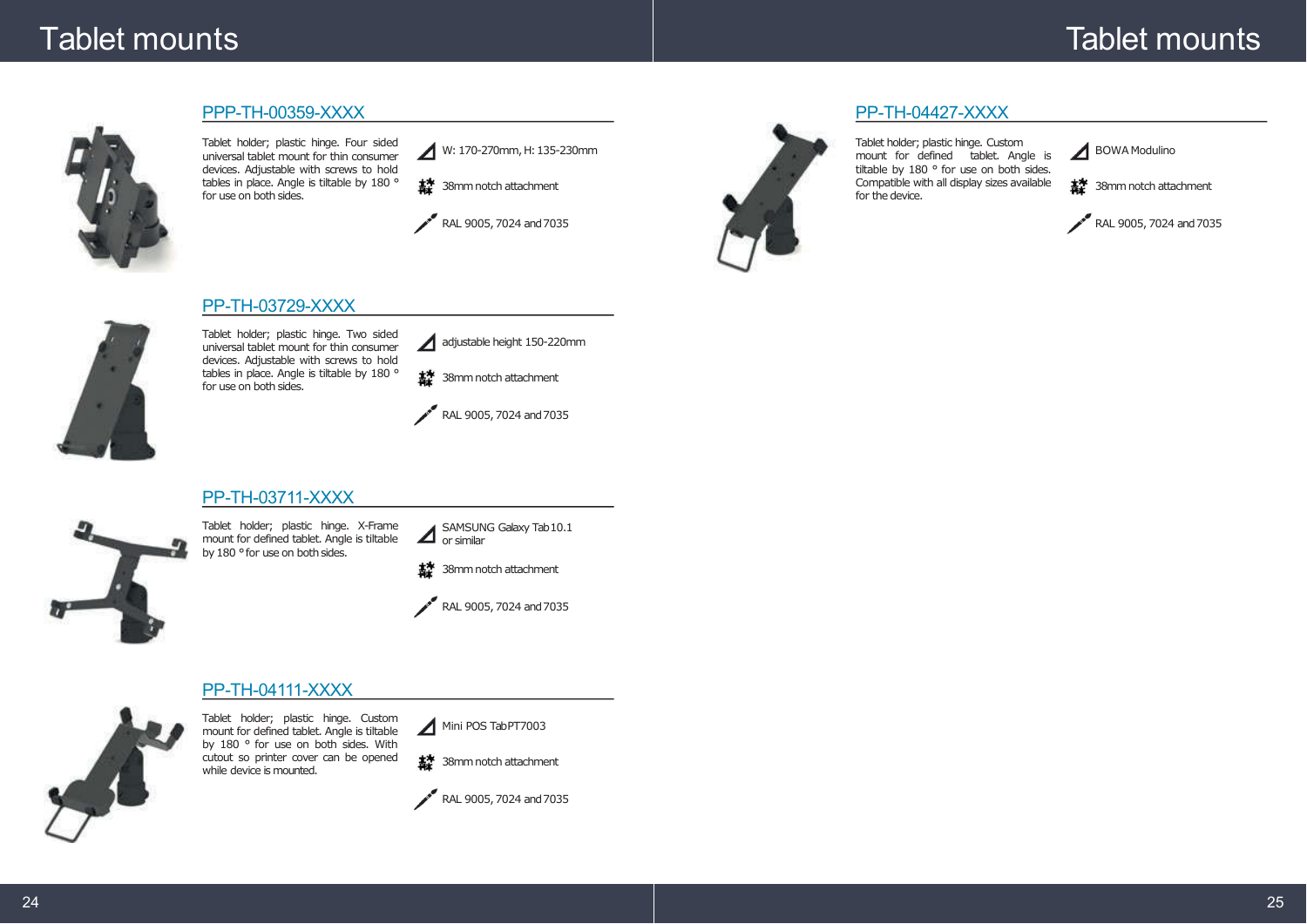# Media holder

# Accessories



Media holder; 10 pages. Page holder for printed information. Tilted by 10° to ensure better access for the user. Durable joint for frequent movement.

PP-MH-04465-XXXX



 $\mathbf{L}^*$  pin attachment

RAL 9005, 7024 and 7035

### PP-MH-04464-XXXX



Media holder; 10 pages. Page holder for printed information. Tilted by 10° to ensure better access for the user. Durable joint for frequent movement.

整 pin attachment DIN A5 size

RAL 9005, 7024 and 7035

### PP-MH-04457-XXXX



Media holder; stack holder. Tilted by 10° to ensure better access for the user. Height adjustable, movable or fixed. Ind. support ring.



 $\mathbf{L}^*$  45mm direct mount

RAL 9005, 7024 and 7035



Plastic cable holder. For attaching and covering cables.

PP-CH-3449-XXXX

40mmlength

整 45mm and 38mm poles

RAL 9005

### PP-CH-02049-XXXX

Plastic cable holder. For attaching and covering cables.

80mm length

签 45mm and 38mm poles

RAL 9005

### PP-CH-02050-XXXX

Plastic cable holder. For attaching and covering cables.

120mm length

45mm and 38mm poles

RAL 9005

### PP-CH-02051-XXXX

Plastic cable holder. For attaching and covering cables.

160mmlength



RAL 9005